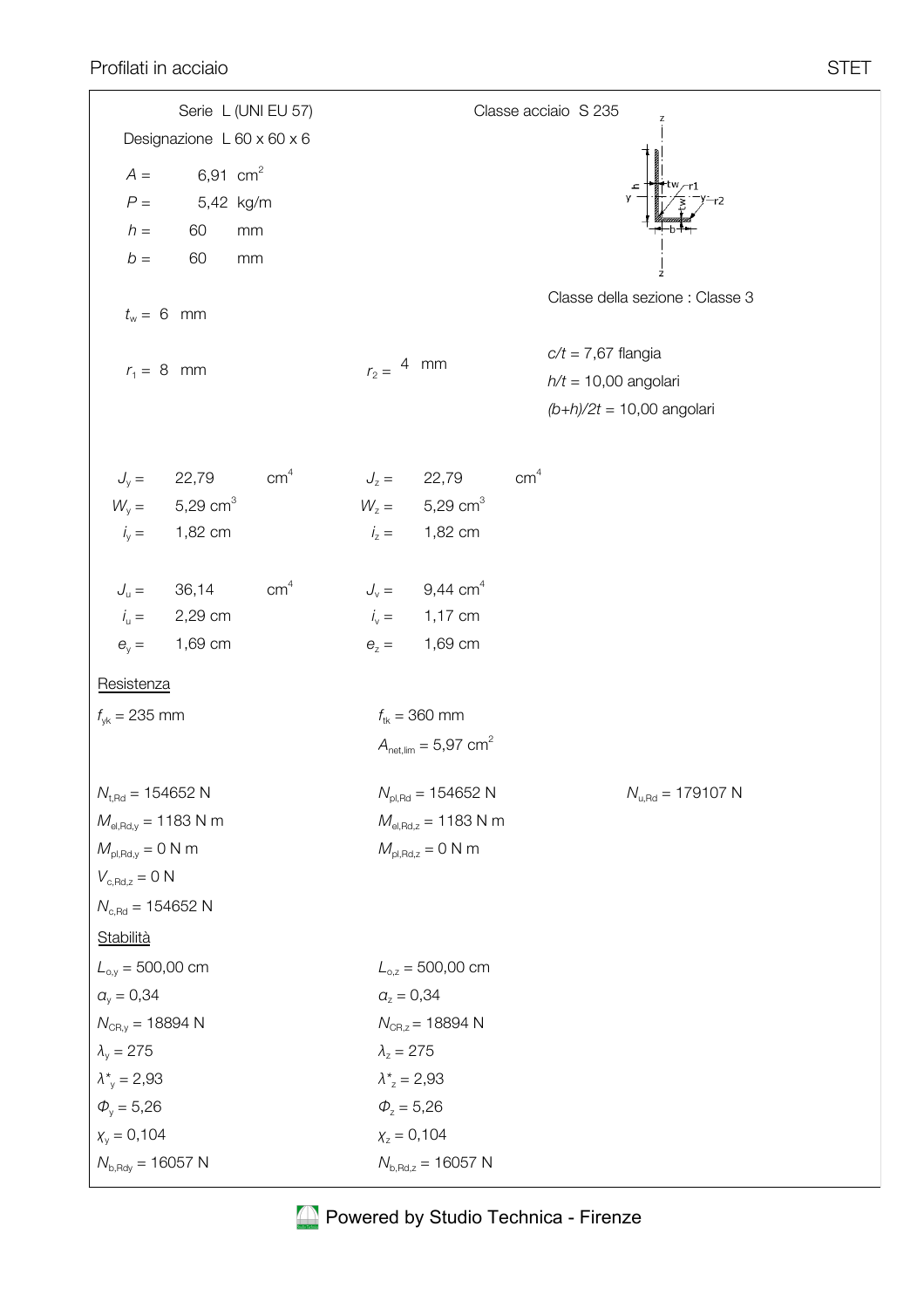|                                       |             | Serie L (UNI EU 57)         |                                           |                                       |                 | Classe acciaio S 235<br>Z             |  |  |  |  |
|---------------------------------------|-------------|-----------------------------|-------------------------------------------|---------------------------------------|-----------------|---------------------------------------|--|--|--|--|
|                                       |             | Designazione L 80 x 80 x 10 |                                           |                                       |                 |                                       |  |  |  |  |
| $A =$                                 | 15,10 $cm2$ |                             |                                           |                                       |                 |                                       |  |  |  |  |
| ${\cal P}$ $=$                        | 11,90 kg/m  |                             |                                           |                                       |                 |                                       |  |  |  |  |
| $h =$                                 | 80          | $\rm mm$                    |                                           |                                       |                 |                                       |  |  |  |  |
| $b =$                                 | 80          | mm                          |                                           |                                       |                 |                                       |  |  |  |  |
|                                       |             |                             |                                           |                                       |                 | z<br>Classe della sezione : Classe 3  |  |  |  |  |
| $t_w = 10$ mm                         |             |                             |                                           |                                       |                 |                                       |  |  |  |  |
|                                       |             |                             |                                           |                                       |                 | $c/t = 6,00$ flangia                  |  |  |  |  |
| $r_1 = 10$ mm                         |             |                             | $r_2 = 5$ mm                              |                                       |                 | $h/t = 8,00$ angolari                 |  |  |  |  |
|                                       |             |                             |                                           |                                       |                 | $(b+h)/2t = 8,00$ angolari            |  |  |  |  |
|                                       |             |                             |                                           |                                       |                 |                                       |  |  |  |  |
| $J_y = 87,50$                         |             | cm <sup>4</sup>             | $J_z =$                                   | 87,50                                 | cm <sup>4</sup> |                                       |  |  |  |  |
| $W_{y} =$                             | 15,45       | cm <sup>3</sup>             |                                           | $W_z = 15,45$                         | cm <sup>3</sup> |                                       |  |  |  |  |
| $i_y =$                               | 2,41 cm     |                             | $i_z =$                                   | 2,41 cm                               |                 |                                       |  |  |  |  |
|                                       |             |                             |                                           |                                       |                 |                                       |  |  |  |  |
| $J_{\mathrm{u}} =$                    | 138,60      | cm <sup>4</sup>             | $J_{\rm v} =$                             | 36,38                                 | cm <sup>4</sup> |                                       |  |  |  |  |
| $i_{\rm u} =$                         | 3,03 cm     |                             | $i_{v} =$                                 | 1,55 cm                               |                 |                                       |  |  |  |  |
| $\theta_{v} =$                        | 2,34 cm     |                             | $\theta_z =$                              | 2,34 cm                               |                 |                                       |  |  |  |  |
| Resistenza                            |             |                             |                                           |                                       |                 |                                       |  |  |  |  |
| $f_{\text{vk}} = 235 \text{ mm}$      |             |                             | $f_{tk} = 360$ mm                         |                                       |                 |                                       |  |  |  |  |
|                                       |             |                             | $A_{\text{net,lim}} = 13,04 \text{ cm}^2$ |                                       |                 |                                       |  |  |  |  |
|                                       |             |                             |                                           |                                       |                 |                                       |  |  |  |  |
| $N_{t, Rd} = 337952 N$                |             |                             |                                           | $N_{\text{pl,Rd}} = 337952 \text{ N}$ |                 | $N_{u, \text{Rd}} = 391392 \text{ N}$ |  |  |  |  |
| $M_{el, Rd,y} = 3458$ N m             |             |                             |                                           | $M_{el, Rd, z} = 3458$ N m            |                 |                                       |  |  |  |  |
| $M_{\text{pl,Rd,y}} = 0 \text{ N m}$  |             |                             |                                           | $M_{\text{pl,Rd},z} = 0$ N m          |                 |                                       |  |  |  |  |
| $V_{c, Rd, z} = 0 N$                  |             |                             |                                           |                                       |                 |                                       |  |  |  |  |
| $N_{c, \text{Rd}} = 337952 \text{ N}$ |             |                             |                                           |                                       |                 |                                       |  |  |  |  |
| Stabilità                             |             |                             |                                           |                                       |                 |                                       |  |  |  |  |
| $L_{o,y} = 500,00$ cm                 |             |                             |                                           | $L_{0,z} = 500,00$ cm                 |                 |                                       |  |  |  |  |
| $a_v = 0,34$                          |             |                             | $a_z = 0,34$                              |                                       |                 |                                       |  |  |  |  |
| $N_{CR,y} = 72542$ N                  |             |                             |                                           | $N_{CR, z} = 72542$ N                 |                 |                                       |  |  |  |  |
| $\lambda_{\rm v} = 208$               |             |                             | $\lambda_z = 208$                         |                                       |                 |                                       |  |  |  |  |
| $\lambda^* = 2,21$                    |             |                             | $\lambda_z^* = 2,21$                      |                                       |                 |                                       |  |  |  |  |
| $\Phi_{v} = 3,29$                     |             |                             | $\Phi_z = 3,29$                           |                                       |                 |                                       |  |  |  |  |
| $X_v = 0,175$                         |             |                             |                                           | $X_z = 0,175$                         |                 |                                       |  |  |  |  |
| $N_{\rm b, Rdy} = 59067 \text{ N}$    |             |                             |                                           | $N_{\rm b, Rd, z} = 59067 \text{ N}$  |                 |                                       |  |  |  |  |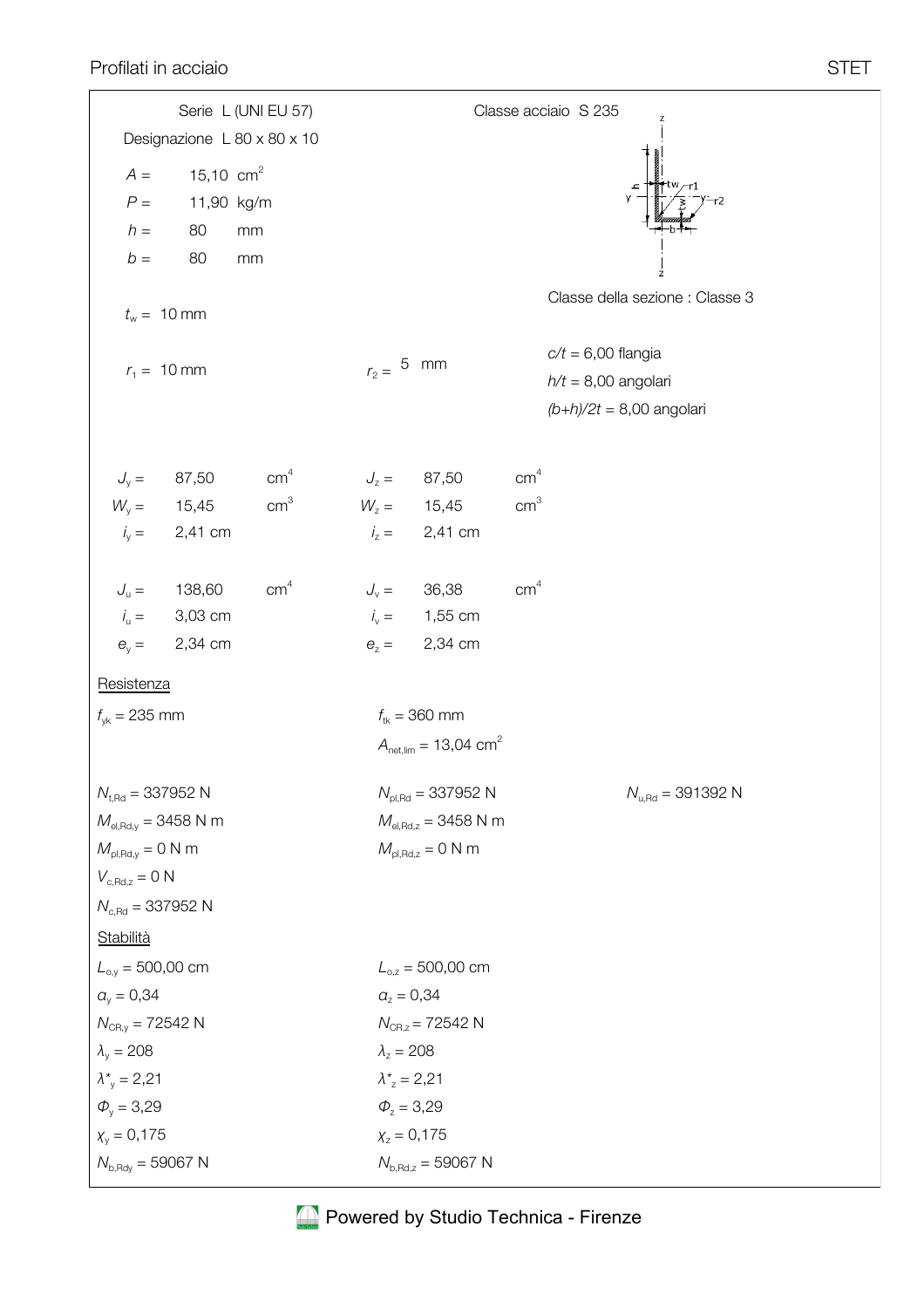Profilati in acciaio STET

Designazione L EN 10056-1-80 x 80 x 10 Serie L (UNI EN 10056-1)  $A = 15,10 \text{ cm}^2$ *P* = 11,90 kg/m *h* = 80 mm  $b = 80$  mm  $t_w = 10$  mm  $r_1 = 10$  mm  $r_2 = 5$  mm Classe acciaio S 235 Classe della sezione : Classe 3 *c/t* = 6,00 flangia *h/t* = 8,00 angolari *(b+h)/2t* = 8,00 angolari  $f_{\nu k} = 235 \text{ mm}$  *f*<sub>tk</sub> = 360 mm  $A_{\text{net lim}} = 13,04 \text{ cm}^2$  $N_{\text{H,Rd}} = 337952 \text{ N}$   $N_{\text{H-Rd}} = 337952 \text{ N}$   $N_{\text{H-Rd}} = 391392 \text{ N}$  $M_{el, Rd, y} = 3447 N m$  *M*<sub>el,Rd,z</sub> = 3447 N m  $M_{\text{pl,Rd},y} = 0 \text{ N m}$  *M*<sub>pl,Rd,z</sub> = 0 N m  $V_{c,Rd,z} = 0$  N  $N_{c,Rd} = 337952$  N **Resistenza Stabilità**  $a_y = 0,34$  $N_{CR,v} = 453385$  N  $\lambda_{\rm v} = 83$ *λ\**y = 0,88  $\Phi_{v} = 1,01$ *χ*y = 0,672  $N_{b, Rdv} = 226992$  N  $L_{o.v}$  = 200,00 cm  $a_z = 0.34$  $N_{CR,z}$  = 453385 N  $\lambda$ <sub>z</sub> = 83 *λ\**z = 0,88  $\Phi$ <sub>z</sub> = 1,01 *χ*z = 0,672 *N*b,Rd,z = 226992 N  $L_{0z} = 200,00$  cm  $J_v = 87,50 \text{ cm}^4$  $W_v = 15,40 \text{ cm}^3$ *i*  $i_y = 2,41$  cm  $J_{\text{u}} = 139,00 \text{ cm}^4$ *i*  $i_{\rm u} = 3,03 \text{ cm}$ *e*y = 2,32 cm  $J_z = 87,50 \text{ cm}^4$  $W_z = 15,40 \text{ cm}^3$ *i*  $i_z = 2,41$  cm  $J_v = 36,40 \text{ cm}^4$ *i*  $i_v = 1,55$  cm  $e_z = 2,32 \text{ cm}$ 

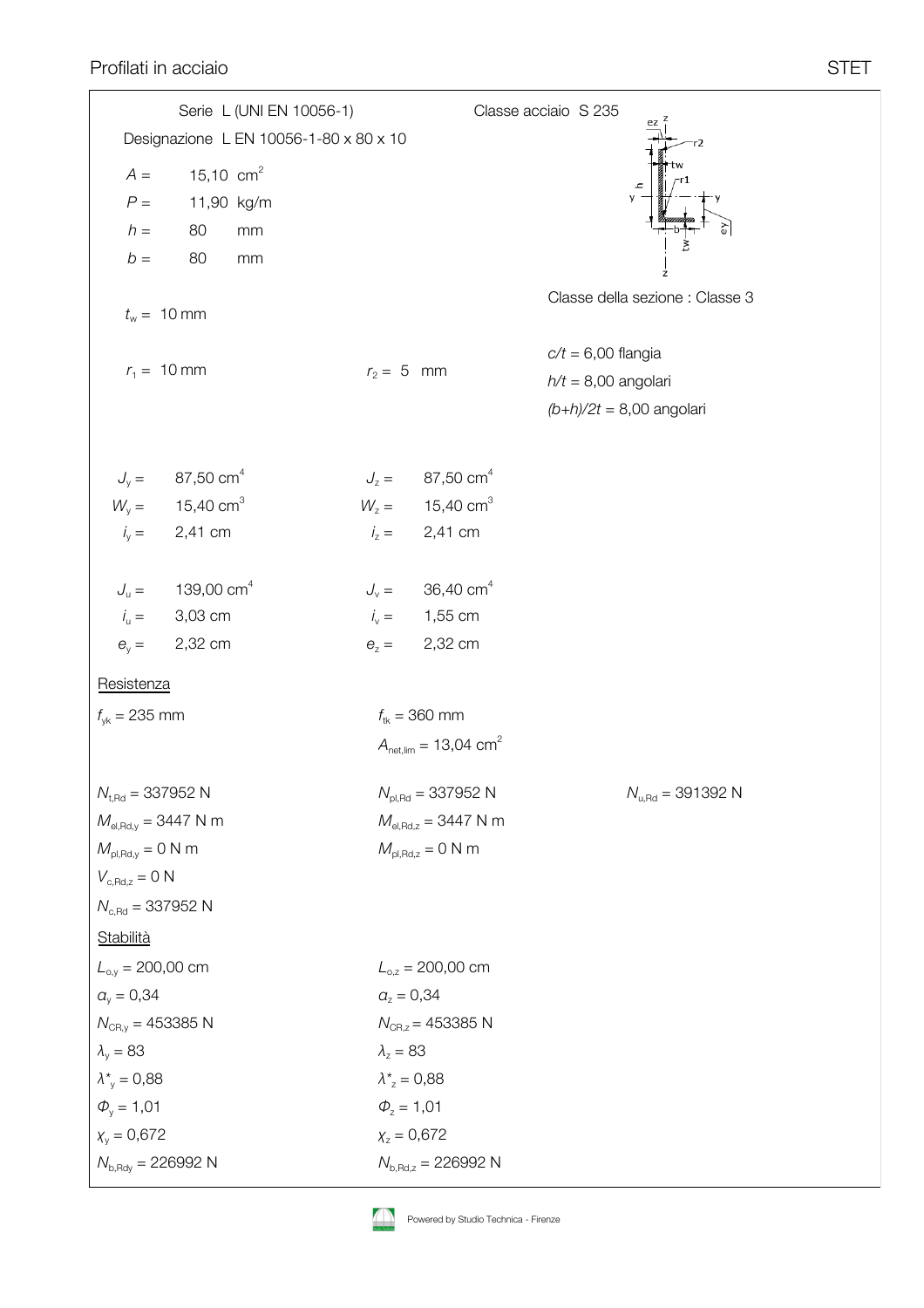|                                               | Serie L (UNI EU 57)         |                 |                                           |                                           | Classe acciaio S 235  |                                       |  |  |  |  |
|-----------------------------------------------|-----------------------------|-----------------|-------------------------------------------|-------------------------------------------|-----------------------|---------------------------------------|--|--|--|--|
|                                               | Designazione L 120 x 80 x 8 |                 |                                           |                                           |                       |                                       |  |  |  |  |
| $A =$                                         | 15,49 $cm2$                 |                 |                                           |                                           |                       |                                       |  |  |  |  |
| $P =$                                         | 12,20 kg/m                  |                 |                                           |                                           |                       |                                       |  |  |  |  |
| $h =$                                         | 120<br>mm                   |                 |                                           |                                           |                       |                                       |  |  |  |  |
| $b =$                                         | 80<br>mm                    |                 |                                           |                                           |                       |                                       |  |  |  |  |
| $t_w = 8$ mm                                  |                             |                 |                                           |                                           |                       | Classe della sezione : Classe 4       |  |  |  |  |
| $r_1 = 11$ mm                                 |                             | $r_2 = 5,5$ mm  |                                           |                                           | $c/t = 12,63$ flangia |                                       |  |  |  |  |
|                                               |                             |                 |                                           |                                           |                       | $h/t = 15,00$ angolari                |  |  |  |  |
|                                               |                             |                 |                                           |                                           |                       | $(b+h)/2t = 12,50$ angolari           |  |  |  |  |
|                                               | $J_{y} = 225,70$            | cm <sup>4</sup> | $J_z = 80,76$                             |                                           | cm <sup>4</sup>       |                                       |  |  |  |  |
| $W_{y} = 27,63$                               |                             | cm <sup>3</sup> | $W_z = 13,17$                             |                                           | cm <sup>3</sup>       |                                       |  |  |  |  |
| $i_y =$                                       | 3,82 cm                     |                 |                                           | $i_z = 2,28$ cm                           |                       |                                       |  |  |  |  |
| $J_{\rm u} =$                                 | 259,80                      | cm <sup>4</sup> | $J_v = 46,63$                             |                                           | cm <sup>4</sup>       |                                       |  |  |  |  |
|                                               | $i_u = 4,10 \text{ cm}$     |                 |                                           | $i_v = 1,74$ cm                           |                       |                                       |  |  |  |  |
| $\theta_{v} =$                                | 3,83 cm                     |                 | $\theta_z =$                              | 1,87 cm                                   |                       |                                       |  |  |  |  |
| Resistenza                                    |                             |                 |                                           |                                           |                       |                                       |  |  |  |  |
| $f_{\text{vk}} = 235 \text{ mm}$              |                             |                 | $f_{\text{tk}} = 360 \text{ mm}$          |                                           |                       |                                       |  |  |  |  |
|                                               |                             |                 |                                           | $A_{\text{net,lim}} = 13,38 \text{ cm}^2$ |                       |                                       |  |  |  |  |
| $N_{t, Rd} = 346681$ N                        |                             |                 |                                           | $N_{\text{pl,Rd}} = 346681 \text{ N}$     |                       | $N_{u, \text{Rd}} = 401501 \text{ N}$ |  |  |  |  |
| $M_{el, Rd,y} = 6184 N m$                     |                             |                 |                                           | $M_{el, Rd, z} = 2948$ N m                |                       |                                       |  |  |  |  |
| $M_{\text{pl,Rd},y}=0$ N m                    |                             |                 |                                           | $M_{\text{pl,Rd,z}} = 0 \text{ N m}$      |                       |                                       |  |  |  |  |
| $V_{c, Rd, z} = 0 N$                          |                             |                 |                                           |                                           |                       |                                       |  |  |  |  |
| $N_{c, \text{Rd}} = 346681 \text{ N}$         |                             |                 |                                           |                                           |                       |                                       |  |  |  |  |
| Stabilità                                     |                             |                 |                                           |                                           |                       |                                       |  |  |  |  |
| $L_{o,y} = 500,00$ cm                         |                             |                 |                                           | $L_{0,z} = 500,00$ cm                     |                       |                                       |  |  |  |  |
| $a_v = 0,34$                                  |                             |                 | $a_z = 0,34$                              |                                           |                       |                                       |  |  |  |  |
| $N_{CR,y} = 187116 N$                         |                             |                 |                                           | $N_{CR, z} = 66954 N$                     |                       |                                       |  |  |  |  |
| $\lambda_{v}$ = 131<br>$\lambda^*_{v} = 1,39$ |                             |                 | $\lambda_z = 219$<br>$\lambda_z^* = 2,33$ |                                           |                       |                                       |  |  |  |  |
| $\Phi_{v} = 1,68$                             |                             |                 | $\Phi_{z} = 3,58$                         |                                           |                       |                                       |  |  |  |  |
| $X_v = 0,384$                                 |                             |                 | $X_z = 0,159$                             |                                           |                       |                                       |  |  |  |  |
| $N_{\rm b, Rdy} = 133087 \text{ N}$           |                             |                 |                                           | $N_{\rm b, Rd, z} = 55027$ N              |                       |                                       |  |  |  |  |
|                                               |                             |                 |                                           |                                           |                       |                                       |  |  |  |  |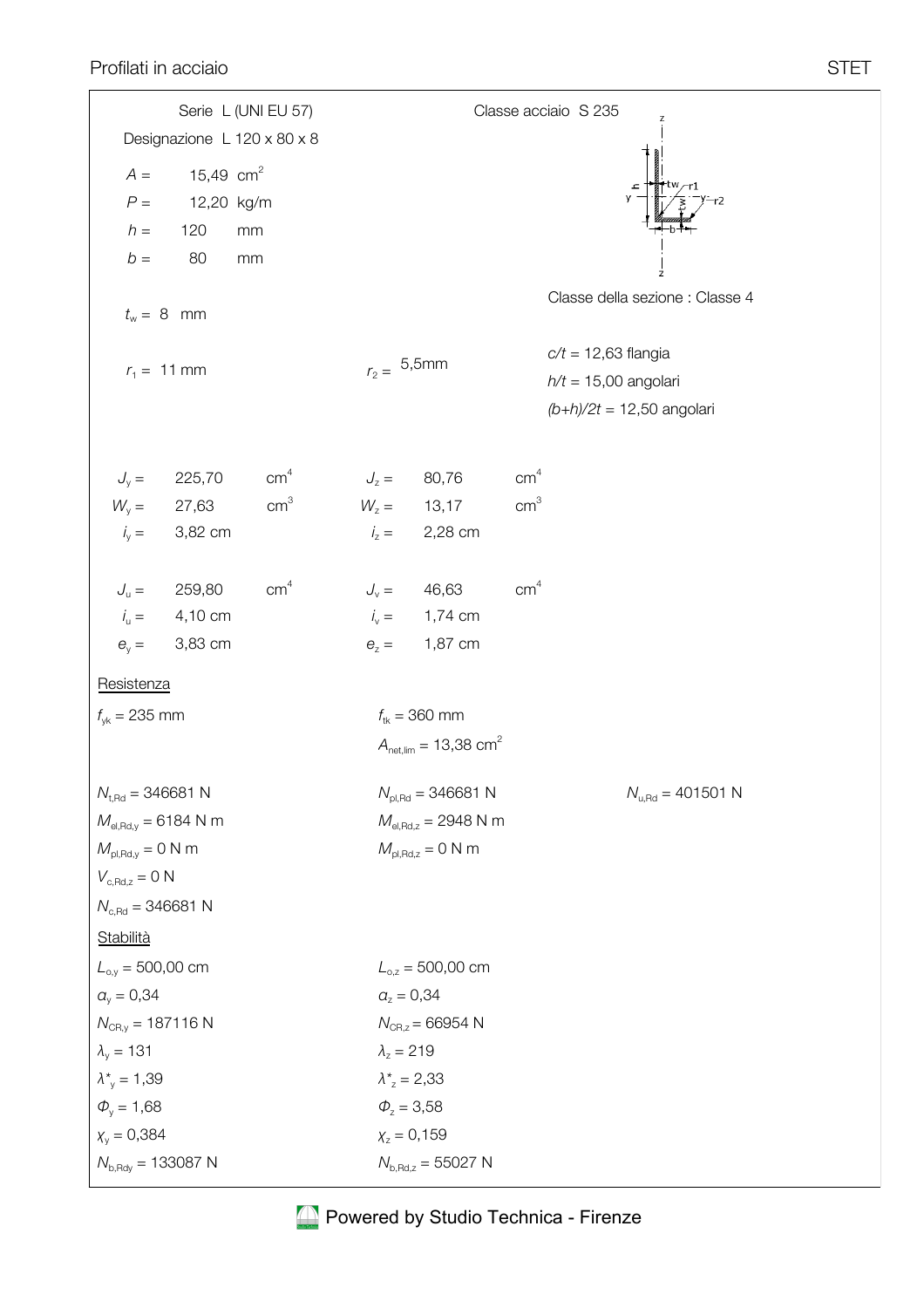Profilati in acciaio in acciaio structurale de la contrada de la seconda de la seconda de la seconda de STET

| Designazione L EN 10056-1-120 x 120 x 12<br>27,50 $cm2$<br>$A =$<br>у<br>$P =$<br>21,60 kg/m<br>$h =$<br>120<br>mm<br>120<br>$b =$<br>mm<br>Classe della sezione : Classe 3<br>$t_w = 12 \text{ mm}$<br>$c/t = 7,92$ flangia<br>$r_1 = 13 \text{ mm}$<br>$r_2 = 6,5$ mm<br>$h/t = 10,00$ angolari<br>$(b+h)/2t = 10,00$ angolari<br>368,00 cm <sup>4</sup><br>$J_z = 368,00 \text{ cm}^4$<br>$J_{y} =$<br>$W_y = 42,70 \text{ cm}^3$<br>$W_z = 42,70 \text{ cm}^3$<br>$i_y =$<br>$i_z = 3,65$ cm<br>3,65 cm<br>584,00 cm <sup>4</sup><br>$J_v = 152,00 \text{ cm}^4$<br>$J_{\rm u} =$<br>$i_{\rm u} =$<br>$i_v = 2,35$ cm<br>4,60 cm<br>$\theta_{y} =$<br>3,38 cm<br>3,38 cm<br>$\theta_z =$<br>Resistenza<br>$f_{tk} = 360$ mm<br>$f_{\text{vk}} = 235 \text{ mm}$<br>$A_{\text{net,lim}} = 23{,}75 \text{ cm}^2$<br>$N_{u, \text{Rd}} = 712800 \text{ N}$<br>$N_{t, Rd} = 615476 N$<br>$N_{\text{pl,Rd}} = 615476 \text{ N}$<br>$M_{el, Rd,y} = 9557 N m$<br>$M_{el, Rd, z} = 9557 N m$<br>$M_{\text{pl,Rd,z}} = 0$ N m<br>$M_{\text{pl,Rd},y} = 0$ N m<br>$V_{c, Rd, z} = 0 N$<br>$N_{c, Rd} = 615476 N$<br><b>Stabilità</b><br>$L_{o,y} = 200,00$ cm<br>$L_{0,z} = 200,00$ cm<br>$a_v = 0,34$<br>$a_z = 0,34$<br>$N_{CR,z}$ = 1906808 N<br>$N_{\text{CR,v}} = 1906808 \text{ N}$<br>$\lambda_{\rm v} = 55$<br>$\lambda_z = 55$<br>$\lambda^*_{v} = 0,58$<br>$\lambda_z^* = 0.58$<br>$\Phi_{v} = 0.74$<br>$\Phi_{z} = 0.74$<br>$X_z = 0,845$<br>$X_v = 0,845$<br>$N_{b, Rdy} = 520245$ N<br>$N_{b, Rd, z} = 520245 N$ | Serie L (UNI EN 10056-1) |  | Classe acciaio S 235<br>ez |
|--------------------------------------------------------------------------------------------------------------------------------------------------------------------------------------------------------------------------------------------------------------------------------------------------------------------------------------------------------------------------------------------------------------------------------------------------------------------------------------------------------------------------------------------------------------------------------------------------------------------------------------------------------------------------------------------------------------------------------------------------------------------------------------------------------------------------------------------------------------------------------------------------------------------------------------------------------------------------------------------------------------------------------------------------------------------------------------------------------------------------------------------------------------------------------------------------------------------------------------------------------------------------------------------------------------------------------------------------------------------------------------------------------------------------------------------------------------------------------------------------------------------------|--------------------------|--|----------------------------|
|                                                                                                                                                                                                                                                                                                                                                                                                                                                                                                                                                                                                                                                                                                                                                                                                                                                                                                                                                                                                                                                                                                                                                                                                                                                                                                                                                                                                                                                                                                                          |                          |  |                            |
|                                                                                                                                                                                                                                                                                                                                                                                                                                                                                                                                                                                                                                                                                                                                                                                                                                                                                                                                                                                                                                                                                                                                                                                                                                                                                                                                                                                                                                                                                                                          |                          |  |                            |
|                                                                                                                                                                                                                                                                                                                                                                                                                                                                                                                                                                                                                                                                                                                                                                                                                                                                                                                                                                                                                                                                                                                                                                                                                                                                                                                                                                                                                                                                                                                          |                          |  |                            |
|                                                                                                                                                                                                                                                                                                                                                                                                                                                                                                                                                                                                                                                                                                                                                                                                                                                                                                                                                                                                                                                                                                                                                                                                                                                                                                                                                                                                                                                                                                                          |                          |  |                            |
|                                                                                                                                                                                                                                                                                                                                                                                                                                                                                                                                                                                                                                                                                                                                                                                                                                                                                                                                                                                                                                                                                                                                                                                                                                                                                                                                                                                                                                                                                                                          |                          |  |                            |
|                                                                                                                                                                                                                                                                                                                                                                                                                                                                                                                                                                                                                                                                                                                                                                                                                                                                                                                                                                                                                                                                                                                                                                                                                                                                                                                                                                                                                                                                                                                          |                          |  |                            |
|                                                                                                                                                                                                                                                                                                                                                                                                                                                                                                                                                                                                                                                                                                                                                                                                                                                                                                                                                                                                                                                                                                                                                                                                                                                                                                                                                                                                                                                                                                                          |                          |  |                            |
|                                                                                                                                                                                                                                                                                                                                                                                                                                                                                                                                                                                                                                                                                                                                                                                                                                                                                                                                                                                                                                                                                                                                                                                                                                                                                                                                                                                                                                                                                                                          |                          |  |                            |
|                                                                                                                                                                                                                                                                                                                                                                                                                                                                                                                                                                                                                                                                                                                                                                                                                                                                                                                                                                                                                                                                                                                                                                                                                                                                                                                                                                                                                                                                                                                          |                          |  |                            |
|                                                                                                                                                                                                                                                                                                                                                                                                                                                                                                                                                                                                                                                                                                                                                                                                                                                                                                                                                                                                                                                                                                                                                                                                                                                                                                                                                                                                                                                                                                                          |                          |  |                            |
|                                                                                                                                                                                                                                                                                                                                                                                                                                                                                                                                                                                                                                                                                                                                                                                                                                                                                                                                                                                                                                                                                                                                                                                                                                                                                                                                                                                                                                                                                                                          |                          |  |                            |
|                                                                                                                                                                                                                                                                                                                                                                                                                                                                                                                                                                                                                                                                                                                                                                                                                                                                                                                                                                                                                                                                                                                                                                                                                                                                                                                                                                                                                                                                                                                          |                          |  |                            |
|                                                                                                                                                                                                                                                                                                                                                                                                                                                                                                                                                                                                                                                                                                                                                                                                                                                                                                                                                                                                                                                                                                                                                                                                                                                                                                                                                                                                                                                                                                                          |                          |  |                            |
|                                                                                                                                                                                                                                                                                                                                                                                                                                                                                                                                                                                                                                                                                                                                                                                                                                                                                                                                                                                                                                                                                                                                                                                                                                                                                                                                                                                                                                                                                                                          |                          |  |                            |
|                                                                                                                                                                                                                                                                                                                                                                                                                                                                                                                                                                                                                                                                                                                                                                                                                                                                                                                                                                                                                                                                                                                                                                                                                                                                                                                                                                                                                                                                                                                          |                          |  |                            |
|                                                                                                                                                                                                                                                                                                                                                                                                                                                                                                                                                                                                                                                                                                                                                                                                                                                                                                                                                                                                                                                                                                                                                                                                                                                                                                                                                                                                                                                                                                                          |                          |  |                            |
|                                                                                                                                                                                                                                                                                                                                                                                                                                                                                                                                                                                                                                                                                                                                                                                                                                                                                                                                                                                                                                                                                                                                                                                                                                                                                                                                                                                                                                                                                                                          |                          |  |                            |
|                                                                                                                                                                                                                                                                                                                                                                                                                                                                                                                                                                                                                                                                                                                                                                                                                                                                                                                                                                                                                                                                                                                                                                                                                                                                                                                                                                                                                                                                                                                          |                          |  |                            |
|                                                                                                                                                                                                                                                                                                                                                                                                                                                                                                                                                                                                                                                                                                                                                                                                                                                                                                                                                                                                                                                                                                                                                                                                                                                                                                                                                                                                                                                                                                                          |                          |  |                            |
|                                                                                                                                                                                                                                                                                                                                                                                                                                                                                                                                                                                                                                                                                                                                                                                                                                                                                                                                                                                                                                                                                                                                                                                                                                                                                                                                                                                                                                                                                                                          |                          |  |                            |
|                                                                                                                                                                                                                                                                                                                                                                                                                                                                                                                                                                                                                                                                                                                                                                                                                                                                                                                                                                                                                                                                                                                                                                                                                                                                                                                                                                                                                                                                                                                          |                          |  |                            |
|                                                                                                                                                                                                                                                                                                                                                                                                                                                                                                                                                                                                                                                                                                                                                                                                                                                                                                                                                                                                                                                                                                                                                                                                                                                                                                                                                                                                                                                                                                                          |                          |  |                            |
|                                                                                                                                                                                                                                                                                                                                                                                                                                                                                                                                                                                                                                                                                                                                                                                                                                                                                                                                                                                                                                                                                                                                                                                                                                                                                                                                                                                                                                                                                                                          |                          |  |                            |
|                                                                                                                                                                                                                                                                                                                                                                                                                                                                                                                                                                                                                                                                                                                                                                                                                                                                                                                                                                                                                                                                                                                                                                                                                                                                                                                                                                                                                                                                                                                          |                          |  |                            |
|                                                                                                                                                                                                                                                                                                                                                                                                                                                                                                                                                                                                                                                                                                                                                                                                                                                                                                                                                                                                                                                                                                                                                                                                                                                                                                                                                                                                                                                                                                                          |                          |  |                            |
|                                                                                                                                                                                                                                                                                                                                                                                                                                                                                                                                                                                                                                                                                                                                                                                                                                                                                                                                                                                                                                                                                                                                                                                                                                                                                                                                                                                                                                                                                                                          |                          |  |                            |
|                                                                                                                                                                                                                                                                                                                                                                                                                                                                                                                                                                                                                                                                                                                                                                                                                                                                                                                                                                                                                                                                                                                                                                                                                                                                                                                                                                                                                                                                                                                          |                          |  |                            |
|                                                                                                                                                                                                                                                                                                                                                                                                                                                                                                                                                                                                                                                                                                                                                                                                                                                                                                                                                                                                                                                                                                                                                                                                                                                                                                                                                                                                                                                                                                                          |                          |  |                            |
|                                                                                                                                                                                                                                                                                                                                                                                                                                                                                                                                                                                                                                                                                                                                                                                                                                                                                                                                                                                                                                                                                                                                                                                                                                                                                                                                                                                                                                                                                                                          |                          |  |                            |
|                                                                                                                                                                                                                                                                                                                                                                                                                                                                                                                                                                                                                                                                                                                                                                                                                                                                                                                                                                                                                                                                                                                                                                                                                                                                                                                                                                                                                                                                                                                          |                          |  |                            |
|                                                                                                                                                                                                                                                                                                                                                                                                                                                                                                                                                                                                                                                                                                                                                                                                                                                                                                                                                                                                                                                                                                                                                                                                                                                                                                                                                                                                                                                                                                                          |                          |  |                            |
|                                                                                                                                                                                                                                                                                                                                                                                                                                                                                                                                                                                                                                                                                                                                                                                                                                                                                                                                                                                                                                                                                                                                                                                                                                                                                                                                                                                                                                                                                                                          |                          |  |                            |
|                                                                                                                                                                                                                                                                                                                                                                                                                                                                                                                                                                                                                                                                                                                                                                                                                                                                                                                                                                                                                                                                                                                                                                                                                                                                                                                                                                                                                                                                                                                          |                          |  |                            |
|                                                                                                                                                                                                                                                                                                                                                                                                                                                                                                                                                                                                                                                                                                                                                                                                                                                                                                                                                                                                                                                                                                                                                                                                                                                                                                                                                                                                                                                                                                                          |                          |  |                            |
|                                                                                                                                                                                                                                                                                                                                                                                                                                                                                                                                                                                                                                                                                                                                                                                                                                                                                                                                                                                                                                                                                                                                                                                                                                                                                                                                                                                                                                                                                                                          |                          |  |                            |

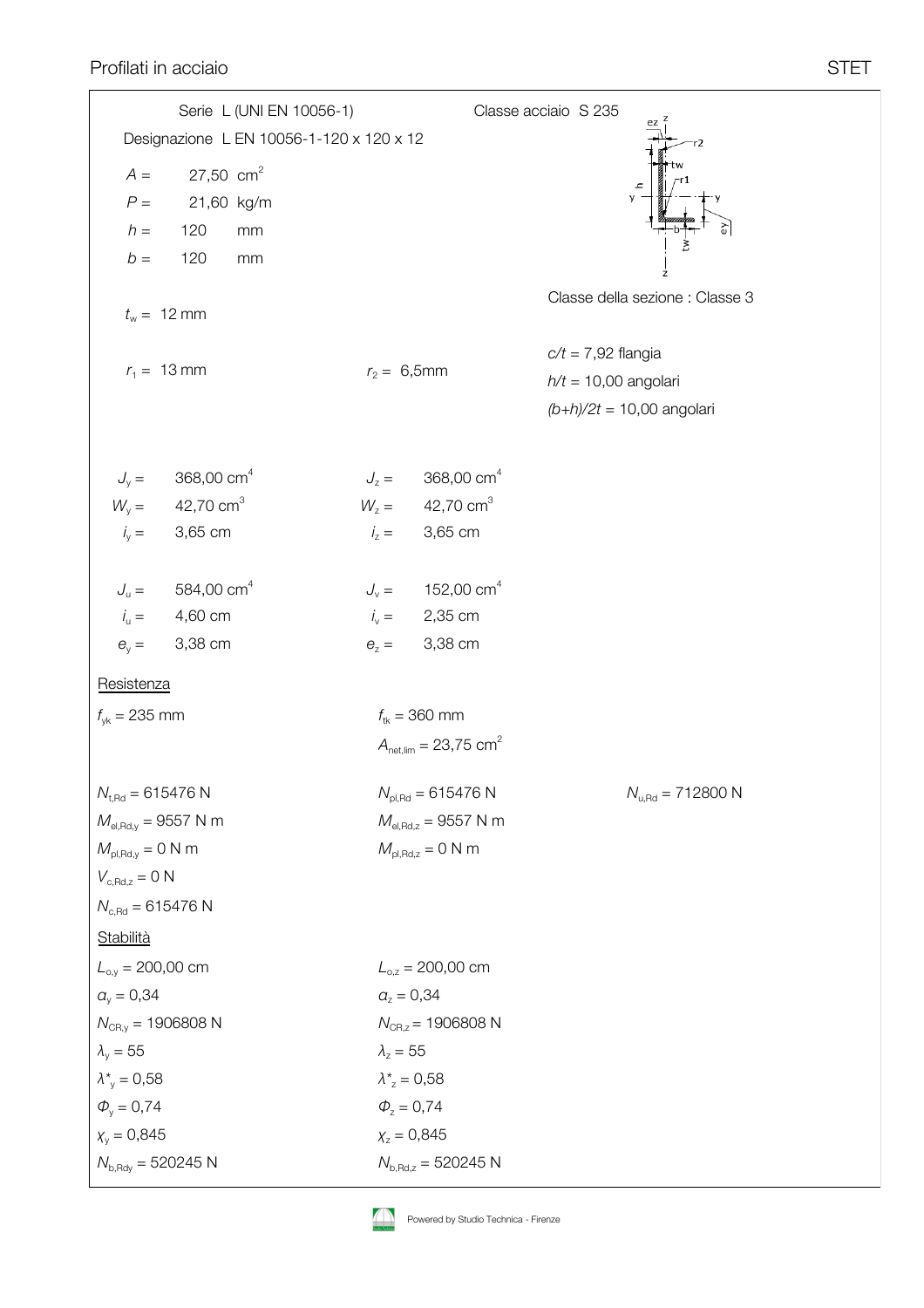|                                              |                         | Serie L (UNI EU 57)          |                          |                                           |                 | Classe acciaio S 235<br>Z             |
|----------------------------------------------|-------------------------|------------------------------|--------------------------|-------------------------------------------|-----------------|---------------------------------------|
|                                              |                         | Designazione L 120 x 80 x 14 |                          |                                           |                 |                                       |
| $A =$                                        | $26,20$ cm <sup>2</sup> |                              |                          |                                           |                 |                                       |
| $P =$                                        | 20,50 kg/m              |                              |                          |                                           |                 |                                       |
| $h =$                                        | 120                     | mm                           |                          |                                           |                 |                                       |
| $b =$                                        | 80                      | $\rm mm$                     |                          |                                           |                 |                                       |
| $t_w = 14$ mm                                |                         |                              |                          |                                           |                 | Classe della sezione : Classe 3       |
|                                              |                         |                              | $r_2 = 5,5$ mm           |                                           |                 | $c/t = 6,79$ flangia                  |
| $r_1 = 11$ mm                                |                         |                              |                          |                                           |                 | $h/t = 8,57$ angolari                 |
|                                              |                         |                              |                          |                                           |                 | $(b+h)/2t = 7,14$ angolari            |
|                                              | $J_y = 367,70$          | cm <sup>4</sup>              | $J_z =$                  | 129,50                                    | cm <sup>4</sup> |                                       |
| $W_{y} =$                                    | 46,44                   | cm <sup>3</sup>              | $W_z = 21,96$            |                                           | cm <sup>3</sup> |                                       |
| $i_y =$                                      | 3,75 cm                 |                              | $i_z =$                  | 2,23 cm                                   |                 |                                       |
| $J_{\rm u} =$                                | 421,00                  | cm <sup>4</sup>              | $J_{v} =$                | 76,25                                     | cm <sup>4</sup> |                                       |
| $i_{\rm u} =$                                | 4,01 cm                 |                              | $i_{v} =$                | 1,71 cm                                   |                 |                                       |
| $\theta_{v} =$                               | 4,08 cm                 |                              | $\theta_z =$             | 2,10 cm                                   |                 |                                       |
| Resistenza                                   |                         |                              |                          |                                           |                 |                                       |
| $f_{\text{vk}} = 235 \text{ mm}$             |                         |                              | $f_{tk} = 360$ mm        |                                           |                 |                                       |
|                                              |                         |                              |                          | $A_{\text{net,lim}} = 22,62 \text{ cm}^2$ |                 |                                       |
| $N_{t, Rd} = 586381 N$                       |                         |                              |                          | $N_{\text{pl,Rd}} = 586381 \text{ N}$     |                 | $N_{u, \text{Rd}} = 679104 \text{ N}$ |
| $M_{el, Rd,y} = 10394$ N m                   |                         |                              |                          | $M_{el, Rd, z} = 4915 N m$                |                 |                                       |
| $M_{\text{pl,Rd},y} = 0$ N m                 |                         |                              |                          | $M_{\text{pl,Rd,z}} = 0$ N m              |                 |                                       |
| $V_{\rm c,Rd,z}=0$ N                         |                         |                              |                          |                                           |                 |                                       |
| $N_{c, Rd} = 586381 N$                       |                         |                              |                          |                                           |                 |                                       |
| Stabilità                                    |                         |                              |                          |                                           |                 |                                       |
| $L_{o,y} = 500,00$ cm                        |                         |                              |                          | $L_{0,z} = 500,00$ cm                     |                 |                                       |
| $a_v = 0,34$                                 |                         |                              | $a_{7} = 0,34$           |                                           |                 |                                       |
| $N_{CR,y} = 304840 N$<br>$\lambda_{v}$ = 133 |                         |                              | $\lambda_z = 225$        | $N_{CR, z}$ = 107362 N                    |                 |                                       |
| $\lambda^*_{v} = 1,42$                       |                         |                              | $\lambda_{z}^{*} = 2,39$ |                                           |                 |                                       |
| $\Phi_{v} = 1,72$                            |                         |                              | $\Phi_{z} = 3,74$        |                                           |                 |                                       |
| $X_v = 0,373$                                |                         |                              | $X_z = 0,151$            |                                           |                 |                                       |
| $N_{b, Rdy} = 218811 N$                      |                         |                              |                          | $N_{b, Rd, z} = 88788$ N                  |                 |                                       |
|                                              |                         |                              |                          |                                           |                 |                                       |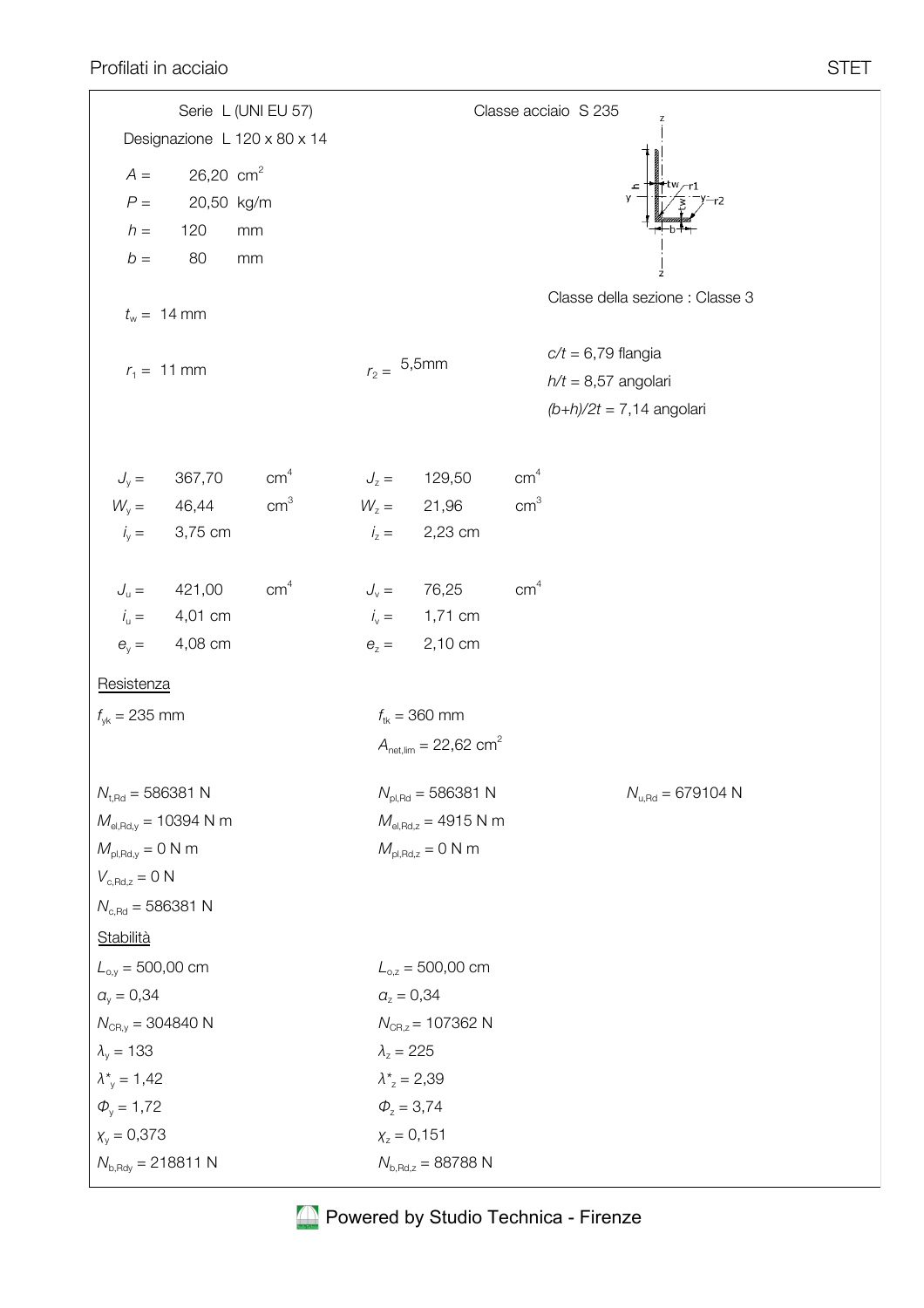|                                          |                        | Serie UPN (UNI 5680) |                                  |                                           | Classe acciaio S 235 |                                       |                                                              |                 |  |
|------------------------------------------|------------------------|----------------------|----------------------------------|-------------------------------------------|----------------------|---------------------------------------|--------------------------------------------------------------|-----------------|--|
|                                          | Designazione UPN 120   |                      |                                  |                                           |                      |                                       |                                                              |                 |  |
| $A =$                                    | 17,00 $cm2$            |                      |                                  |                                           |                      |                                       |                                                              |                 |  |
| $P =$                                    | 13,40 kg/m             |                      |                                  |                                           |                      | y c                                   |                                                              |                 |  |
| $h =$                                    | 120                    | mm                   |                                  |                                           |                      |                                       |                                                              |                 |  |
| $b =$                                    | 55                     | mm                   |                                  |                                           |                      |                                       |                                                              |                 |  |
|                                          |                        |                      |                                  |                                           |                      | Classe della sezione : Classe 1       |                                                              |                 |  |
| $t_w = 7$ mm                             |                        |                      |                                  |                                           |                      |                                       |                                                              |                 |  |
| $t_f = 9$ mm                             |                        |                      |                                  |                                           |                      | $c/t = 4,33$ flangia                  |                                                              |                 |  |
| $r_1 = 9$ mm                             |                        |                      | $r_2 = 4,5$ mm                   |                                           |                      |                                       |                                                              |                 |  |
|                                          |                        |                      |                                  |                                           |                      |                                       |                                                              |                 |  |
| $A_{\vee y} =$                           | $9,86$ cm <sup>2</sup> |                      |                                  | $A_{\text{Vz}} = 8,54 \text{ cm}^2$       |                      |                                       |                                                              |                 |  |
| $J_{y} = 364,00$                         |                        | cm <sup>4</sup>      | $J_z = 43,20$                    |                                           | cm <sup>4</sup>      |                                       | $A_V =$ 8,80 cm <sup>2</sup><br>$J_t =$ 4,15 cm <sup>4</sup> |                 |  |
| $W_{y} = 60,70$                          |                        | cm <sup>3</sup>      |                                  | $W_z = 11,10$                             | cm <sup>3</sup>      |                                       |                                                              |                 |  |
|                                          | $i_y = 4,62$ cm        |                      |                                  | $i_z = 1,59$ cm                           |                      |                                       | $J_w = 900,00$                                               | cm <sup>4</sup> |  |
| $W_{ypl} =$                              | 72,60                  | cm <sup>3</sup>      | $W_{zpl} = 21,20$                |                                           | cm <sup>3</sup>      |                                       |                                                              |                 |  |
|                                          |                        |                      |                                  |                                           |                      |                                       |                                                              |                 |  |
|                                          |                        |                      |                                  |                                           |                      |                                       |                                                              |                 |  |
|                                          |                        |                      | $\theta_z =$                     | 1,61 cm                                   |                      |                                       |                                                              |                 |  |
| Resistenza                               |                        |                      |                                  |                                           |                      |                                       |                                                              |                 |  |
| $f_{\gamma k} = 235$ mm                  |                        |                      | $f_{\text{tk}} = 360 \text{ mm}$ |                                           |                      |                                       |                                                              |                 |  |
|                                          |                        |                      |                                  | $A_{\text{net lim}} = 14,68 \text{ cm}^2$ |                      |                                       |                                                              |                 |  |
|                                          |                        |                      |                                  |                                           |                      |                                       |                                                              |                 |  |
| $N_{t, Rd} = 380476$ N                   |                        |                      |                                  | $N_{\text{pl,Rd}} = 380476 \text{ N}$     |                      | $N_{u, \text{Rd}} = 440640 \text{ N}$ |                                                              |                 |  |
| $M_{el, Rd,y} = 13585$ N m               |                        |                      |                                  | $M_{el, Rd, z} = 2484$ N m                |                      |                                       |                                                              |                 |  |
| $M_{\text{pl,Rd,y}} = 16249 \text{ N m}$ |                        |                      |                                  | $M_{\text{pl,Rd,z}} = 4745 \text{ N m}$   |                      |                                       |                                                              |                 |  |
| $V_{c, Rd, z} = 113711 N$                |                        |                      |                                  |                                           |                      |                                       |                                                              |                 |  |
| $N_{c, \text{Rd}} = 380476 \text{ N}$    |                        |                      |                                  |                                           |                      |                                       |                                                              |                 |  |
| Stabilità                                |                        |                      |                                  |                                           |                      |                                       |                                                              |                 |  |
| $L_{o,y} = 500,00$ cm                    |                        |                      |                                  | $L_{0,z} = 500,00$ cm                     |                      |                                       |                                                              |                 |  |
| $a_v = 0,13$                             |                        |                      | $a_z = 0,13$                     |                                           |                      |                                       |                                                              |                 |  |
| $N_{CR,y} = 301773$ N                    |                        |                      |                                  | $N_{CR,z} = 35815$ N                      |                      |                                       |                                                              |                 |  |
| $\lambda_{v} = 108$                      |                        |                      | $\lambda_z = 314$                |                                           |                      |                                       |                                                              |                 |  |
| $\lambda^*_{v} = 1,15$                   |                        |                      | $\lambda_{z}^{*} = 3,35$         |                                           |                      |                                       |                                                              |                 |  |
| $\Phi_{v} = 1,23$                        |                        |                      | $\Phi_z = 6,31$                  |                                           |                      |                                       |                                                              |                 |  |
| $X_v = 0,608$                            |                        |                      | $X_z = 0,086$                    |                                           |                      |                                       |                                                              |                 |  |
| $N_{\rm b, Rdy} = 231424 \text{ N}$      |                        |                      |                                  | $N_{b, Rd, z} = 32631 N$                  |                      |                                       |                                                              |                 |  |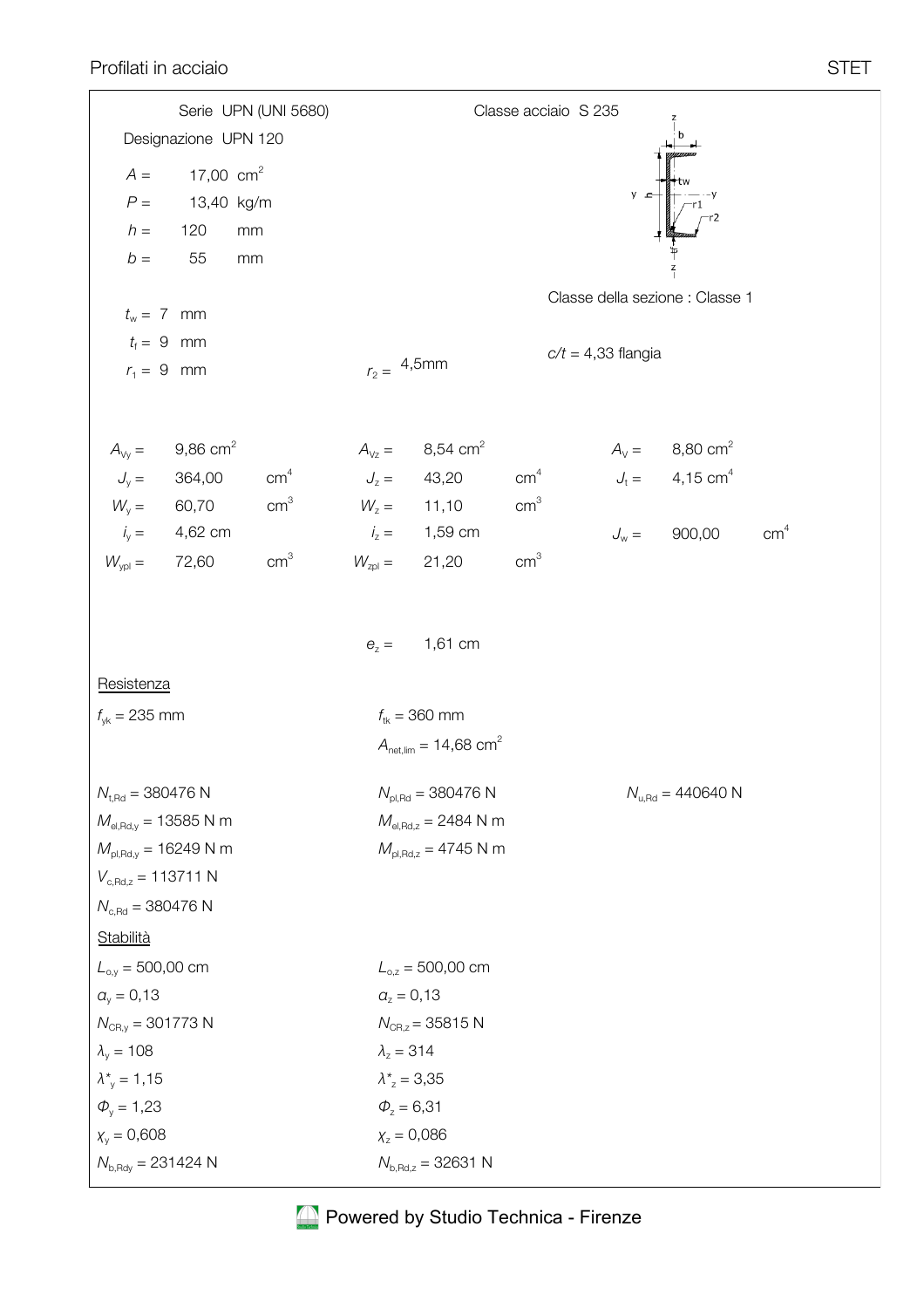|                                          |                      | Serie UPN (UNI 5680) |                          |                                           | Classe acciaio S 235 |                                       |                                 |                 |  |  |
|------------------------------------------|----------------------|----------------------|--------------------------|-------------------------------------------|----------------------|---------------------------------------|---------------------------------|-----------------|--|--|
|                                          | Designazione UPN 140 |                      |                          |                                           |                      |                                       |                                 |                 |  |  |
| $A =$                                    | 20,40 $cm2$          |                      |                          |                                           |                      |                                       |                                 |                 |  |  |
| $P =$                                    | 16,00 kg/m           |                      |                          |                                           |                      | ء y                                   |                                 |                 |  |  |
| $h =$                                    | 140                  | mm                   |                          |                                           |                      |                                       |                                 |                 |  |  |
| $b =$                                    | 60                   | $\rm mm$             |                          |                                           |                      |                                       |                                 |                 |  |  |
|                                          |                      |                      |                          |                                           |                      |                                       | Classe della sezione : Classe 1 |                 |  |  |
| $t_w = 7$ mm                             |                      |                      |                          |                                           |                      |                                       |                                 |                 |  |  |
| $t_{\rm f} = 10 \, \rm mm$               |                      |                      |                          |                                           |                      | $c/t = 4,30$ flangia                  |                                 |                 |  |  |
| $r_1 = 10$ mm                            |                      |                      | $r_2 = 5$ mm             |                                           |                      |                                       |                                 |                 |  |  |
|                                          |                      |                      |                          |                                           |                      |                                       |                                 |                 |  |  |
| $A_{\vee y} =$                           | 12,00                | cm <sup>2</sup>      | $A_{Vz} =$               | 10,10                                     | cm <sup>2</sup>      | $A_v = 10,41$                         |                                 | cm <sup>2</sup> |  |  |
| $J_{y} =$                                | 605,00               | cm <sup>4</sup>      | $J_z = 62,70$            |                                           | cm <sup>4</sup>      |                                       | $J_t = 5,68$ cm <sup>4</sup>    |                 |  |  |
| $W_{y} =$                                | 86,40                | cm <sup>3</sup>      | $W_z = 14,80$            |                                           | cm <sup>3</sup>      |                                       |                                 |                 |  |  |
|                                          | $i_y = 5,45$ cm      |                      |                          | $i_z = 1,75$ cm                           |                      | $J_{\rm w} =$                         | 1800,00                         | cm <sup>4</sup> |  |  |
| $W_{\text{ypl}} =$                       | 103,00               | $\text{cm}^3$        | $W_{\text{zpl}} =$       | 28,30                                     | cm <sup>3</sup>      |                                       |                                 |                 |  |  |
|                                          |                      |                      |                          |                                           |                      |                                       |                                 |                 |  |  |
|                                          |                      |                      |                          |                                           |                      |                                       |                                 |                 |  |  |
|                                          |                      |                      | $\theta_z =$             | 1,76 cm                                   |                      |                                       |                                 |                 |  |  |
| Resistenza                               |                      |                      |                          |                                           |                      |                                       |                                 |                 |  |  |
| $f_{\gamma k} = 235$ mm                  |                      |                      | $f_{tk} = 360$ mm        |                                           |                      |                                       |                                 |                 |  |  |
|                                          |                      |                      |                          | $A_{\text{net,lim}} = 17,61 \text{ cm}^2$ |                      |                                       |                                 |                 |  |  |
|                                          |                      |                      |                          |                                           |                      |                                       |                                 |                 |  |  |
| $N_{t, Rd} = 456571 N$                   |                      |                      |                          | $N_{\text{pl,Rd}} = 456571 \text{ N}$     |                      | $N_{u, \text{Rd}} = 528768 \text{ N}$ |                                 |                 |  |  |
| $M_{el, Rd, y} = 19337 N m$              |                      |                      |                          | $M_{el, Rd, z} = 3312$ N m                |                      |                                       |                                 |                 |  |  |
| $M_{\text{pl,Rd,y}} = 23052 \text{ N m}$ |                      |                      |                          | $M_{\text{pl,Rd},z} = 6334 \text{ N m}$   |                      |                                       |                                 |                 |  |  |
| $V_{c, Rd, z} = 134514 N$                |                      |                      |                          |                                           |                      |                                       |                                 |                 |  |  |
| $N_{c, \text{Rd}} = 456571 \text{ N}$    |                      |                      |                          |                                           |                      |                                       |                                 |                 |  |  |
| Stabilità                                |                      |                      |                          |                                           |                      |                                       |                                 |                 |  |  |
| $L_{o,y} = 500,00$ cm                    |                      |                      |                          | $L_{0,z} = 500,00$ cm                     |                      |                                       |                                 |                 |  |  |
| $a_v = 0,13$                             |                      |                      | $a_z = 0,13$             |                                           |                      |                                       |                                 |                 |  |  |
| $N_{CR,y} = 501573$ N                    |                      |                      |                          | $N_{CR, z} = 51981 N$                     |                      |                                       |                                 |                 |  |  |
| $\lambda_{v} = 92$                       |                      |                      | $\lambda_z = 286$        |                                           |                      |                                       |                                 |                 |  |  |
| $\lambda^*_{v} = 0.98$                   |                      |                      | $\lambda_{z}^{*} = 3.04$ |                                           |                      |                                       |                                 |                 |  |  |
| $\Phi_{v} = 1,03$                        |                      |                      | $\Phi_z = 5,31$          |                                           |                      |                                       |                                 |                 |  |  |
| $X_v = 0,743$                            |                      |                      | $X_z = 0,103$            |                                           |                      |                                       |                                 |                 |  |  |
| $N_{b, Rdy} = 339040$ N                  |                      |                      |                          | $N_{b, Rd, z} = 47225 N$                  |                      |                                       |                                 |                 |  |  |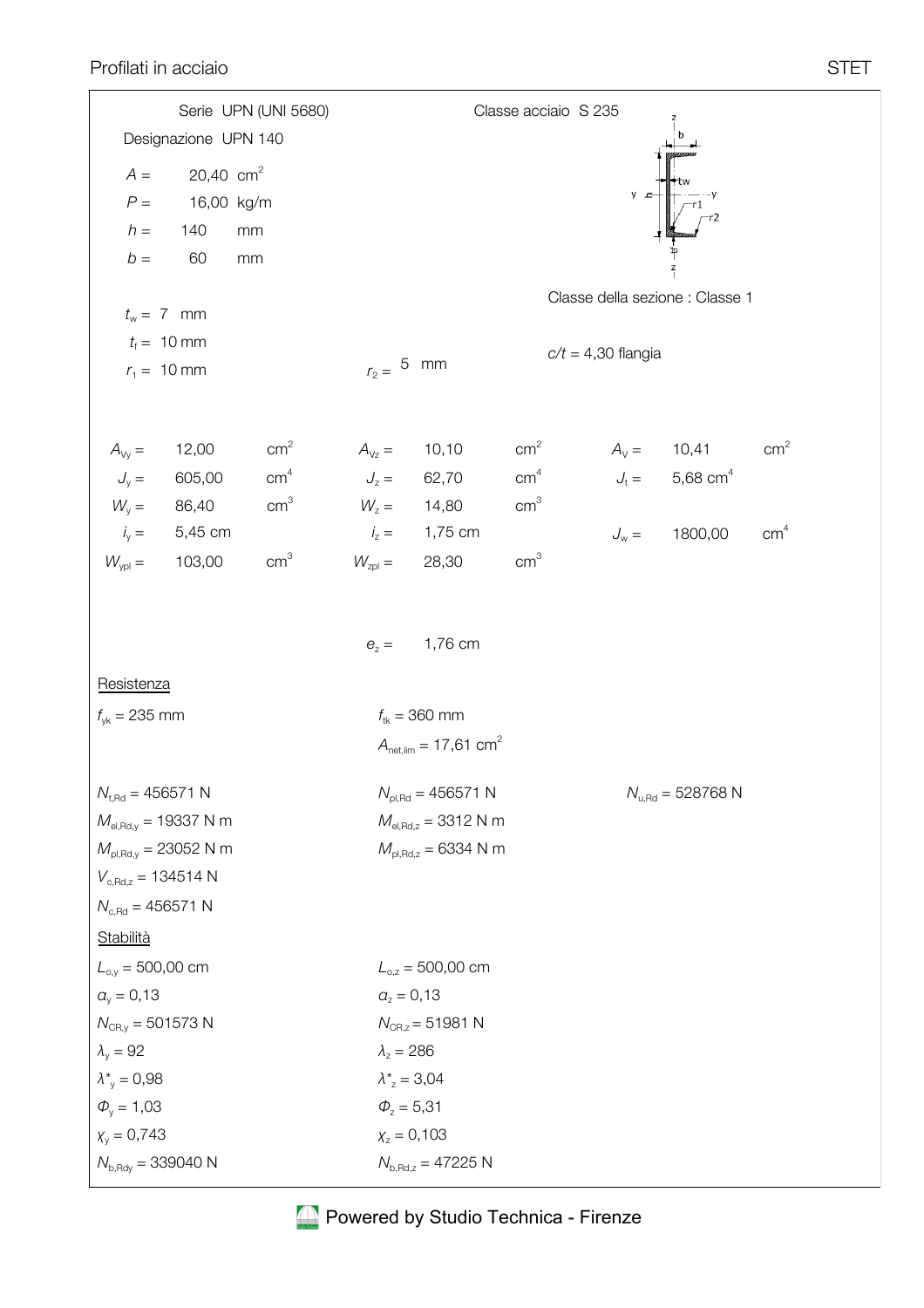|                                     |                                                   | Serie IPE (UNI 5398)          | Classe acciaio S 235                 |                                              |                 |                                                                              |                                       |                 |  |  |  |
|-------------------------------------|---------------------------------------------------|-------------------------------|--------------------------------------|----------------------------------------------|-----------------|------------------------------------------------------------------------------|---------------------------------------|-----------------|--|--|--|
|                                     | Designazione IPE 120                              |                               |                                      |                                              |                 |                                                                              |                                       |                 |  |  |  |
| $A =$                               | 13,21 $\text{cm}^2$                               |                               |                                      |                                              |                 |                                                                              |                                       |                 |  |  |  |
| $P =$                               | 10,40 kg/m                                        |                               |                                      |                                              |                 | y c                                                                          |                                       |                 |  |  |  |
| $h =$                               | 120                                               | mm                            |                                      |                                              |                 |                                                                              |                                       |                 |  |  |  |
| $b =$                               | 64                                                | mm                            |                                      |                                              |                 |                                                                              |                                       |                 |  |  |  |
|                                     |                                                   |                               |                                      |                                              |                 |                                                                              | Classe della sezione : Classe 1       |                 |  |  |  |
|                                     | $t_w = 4,4$ mm                                    |                               | $c/t = 21,23$ anima                  |                                              |                 |                                                                              |                                       |                 |  |  |  |
|                                     | $t_{\rm f} = 6,3$ mm                              |                               |                                      |                                              |                 | $c/t = 3,62$ flangia                                                         |                                       |                 |  |  |  |
|                                     | $r_1 = 7$ mm                                      |                               |                                      |                                              |                 |                                                                              |                                       |                 |  |  |  |
|                                     |                                                   |                               |                                      |                                              |                 |                                                                              |                                       |                 |  |  |  |
|                                     |                                                   |                               |                                      | $A_{vz} = 6,31 \text{ cm}^2$                 |                 |                                                                              |                                       |                 |  |  |  |
|                                     | $A_{vy} =$ 8,48 cm <sup>2</sup><br>$J_y =$ 317,80 | cm <sup>4</sup> $J_z = 27,67$ |                                      |                                              |                 | $A_V =$ 6,31 cm <sup>2</sup><br>cm <sup>4</sup> $J_t =$ 1,74 cm <sup>4</sup> |                                       |                 |  |  |  |
|                                     | $W_{y} = 52,96$                                   |                               |                                      | cm <sup>3</sup> $W_z = 8,65$ cm <sup>3</sup> |                 |                                                                              |                                       |                 |  |  |  |
|                                     | $i_y = 4,90 \text{ cm}$                           |                               |                                      | $i_z = 1,45$ cm                              |                 |                                                                              | $J_w = 890,00$                        | cm <sup>4</sup> |  |  |  |
| $W_{\text{ypl}} = 60,73$            |                                                   | cm <sup>3</sup>               | $W_{\text{zpl}} = 13,58$             |                                              | cm <sup>3</sup> |                                                                              |                                       |                 |  |  |  |
|                                     |                                                   |                               |                                      |                                              |                 |                                                                              |                                       |                 |  |  |  |
|                                     |                                                   |                               |                                      |                                              |                 |                                                                              |                                       |                 |  |  |  |
| Resistenza                          |                                                   |                               |                                      |                                              |                 |                                                                              |                                       |                 |  |  |  |
| $f_{\rm vk} = 235$ mm               |                                                   |                               |                                      | $f_{\text{tk}} = 360 \text{ mm}$             |                 |                                                                              |                                       |                 |  |  |  |
|                                     |                                                   |                               |                                      | $A_{\text{net lim}} = 11,41 \text{ cm}^2$    |                 |                                                                              |                                       |                 |  |  |  |
|                                     |                                                   |                               |                                      |                                              |                 |                                                                              |                                       |                 |  |  |  |
| $N_{t, Rd} = 295652 N$              |                                                   |                               |                                      | $N_{\text{pl,Rd}} = 295652 \text{ N}$        |                 |                                                                              | $N_{u, \text{Rd}} = 342403 \text{ N}$ |                 |  |  |  |
|                                     | $M_{\text{el,Rd},y}$ = 11853 N m                  |                               |                                      | $M_{el, Rd, z} = 1936$ N m                   |                 |                                                                              |                                       |                 |  |  |  |
|                                     | $M_{\text{pl,Rd},y}$ = 13592 N m                  |                               |                                      | $M_{\text{pl,Rd,z}} = 3039 \text{ N m}$      |                 |                                                                              |                                       |                 |  |  |  |
| $V_{c, Rd, z} = 81536 N$            |                                                   |                               |                                      |                                              |                 |                                                                              |                                       |                 |  |  |  |
| $N_{c, Rd} = 295652 N$              |                                                   |                               |                                      |                                              |                 |                                                                              |                                       |                 |  |  |  |
| <b>Stabilità</b>                    |                                                   |                               |                                      |                                              |                 |                                                                              |                                       |                 |  |  |  |
| $L_{o,y} = 500,00$ cm               |                                                   |                               |                                      | $L_{0,z} = 500,00$ cm                        |                 |                                                                              |                                       |                 |  |  |  |
| $a_v = 0,21$                        |                                                   |                               | $a_z = 0,34$                         |                                              |                 |                                                                              |                                       |                 |  |  |  |
| $N_{CR,y} = 263471$ N               |                                                   |                               | $N_{CR, z} = 22940$ N                |                                              |                 |                                                                              |                                       |                 |  |  |  |
| $\lambda_{\rm y}$ = 102             |                                                   |                               | $\lambda_z = 345$                    |                                              |                 |                                                                              |                                       |                 |  |  |  |
| $\lambda^*_{y} = 1,09$              |                                                   |                               | $\lambda^*$ = 3,67                   |                                              |                 |                                                                              |                                       |                 |  |  |  |
| $\Phi_{v} = 1,18$                   |                                                   |                               | $\Phi_{z} = 7,83$                    |                                              |                 |                                                                              |                                       |                 |  |  |  |
| $X_{y} = 0,605$                     |                                                   |                               | $X_z = 0,068$                        |                                              |                 |                                                                              |                                       |                 |  |  |  |
| $N_{\rm b, Rdy} = 178944 \text{ N}$ |                                                   |                               | $N_{\rm b, Rd, z} = 20047 \text{ N}$ |                                              |                 |                                                                              |                                       |                 |  |  |  |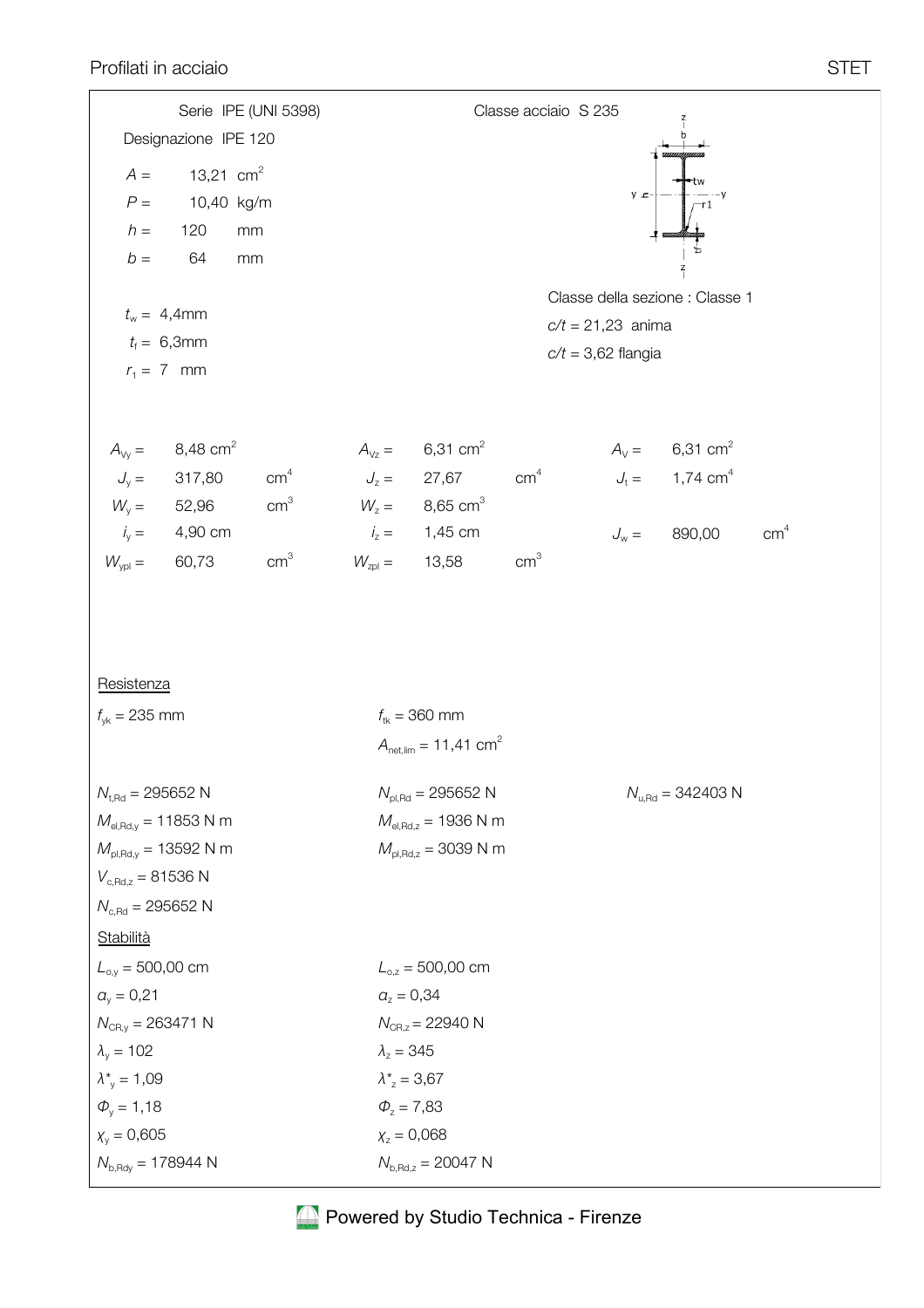|                                                |                                  | Serie HE (UNI 5397) |                   |                                                                |                 | Classe acciaio S 235 |               |                                       |                 |  |
|------------------------------------------------|----------------------------------|---------------------|-------------------|----------------------------------------------------------------|-----------------|----------------------|---------------|---------------------------------------|-----------------|--|
|                                                | Designazione HE 120 B            |                     |                   |                                                                |                 |                      |               | b                                     |                 |  |
| $A =$                                          | 34,01 $\text{cm}^2$              |                     |                   |                                                                |                 |                      |               | −tw                                   |                 |  |
| $P =$                                          | 26,70 kg/m                       |                     |                   |                                                                |                 | –γ- · <u>ح</u>       |               |                                       |                 |  |
| $h =$                                          | 120                              | $\rm mm$            |                   |                                                                |                 |                      |               |                                       |                 |  |
| $b =$                                          | 120                              | mm                  |                   |                                                                |                 |                      |               | $\frac{z}{1}$                         |                 |  |
|                                                |                                  |                     |                   |                                                                |                 |                      |               | Classe della sezione : Classe 1       |                 |  |
|                                                | $t_w = 6,5$ mm                   |                     |                   |                                                                |                 | $c/t = 11,38$ anima  |               |                                       |                 |  |
|                                                | $t_{\rm f} = 11 \text{ mm}$      |                     |                   |                                                                |                 | $c/t = 4.07$ flangia |               |                                       |                 |  |
|                                                | $r_1 = 12 \text{ mm}$            |                     |                   |                                                                |                 |                      |               |                                       |                 |  |
|                                                |                                  |                     |                   |                                                                |                 |                      |               |                                       |                 |  |
| $A_{\vee y} =$                                 | 27,64                            | cm <sup>2</sup>     | $A_{\vee z} =$    | 10,97                                                          | cm <sup>2</sup> |                      |               | $A_v = 10,96$                         | cm <sup>2</sup> |  |
|                                                | $J_y = 864,40$                   | cm <sup>4</sup>     | $J_z =$           | 317,50                                                         | cm <sup>4</sup> |                      |               | $J_t = 13,84$                         | cm <sup>4</sup> |  |
| $W_{y} =$                                      | 144,10                           | cm <sup>3</sup>     | $W_z =$           | 52,92                                                          | cm <sup>3</sup> |                      |               |                                       |                 |  |
| $i_{y} =$                                      | 5,04 cm                          |                     | $i_z =$           | 3,06 cm                                                        |                 |                      | $J_{\rm w} =$ | 9410,00                               | cm <sup>4</sup> |  |
| $W_{\text{ypl}} =$                             | 165,20                           | cm <sup>3</sup>     | $W_{zpl} =$       | 80,97                                                          | cm <sup>3</sup> |                      |               |                                       |                 |  |
|                                                |                                  |                     |                   |                                                                |                 |                      |               |                                       |                 |  |
|                                                |                                  |                     |                   |                                                                |                 |                      |               |                                       |                 |  |
| Resistenza                                     |                                  |                     |                   |                                                                |                 |                      |               |                                       |                 |  |
|                                                |                                  |                     |                   |                                                                |                 |                      |               |                                       |                 |  |
| $f_{yk} = 235$ mm                              |                                  |                     |                   | $f_{tk} = 360$ mm<br>$A_{\text{net,lim}} = 29,37 \text{ cm}^2$ |                 |                      |               |                                       |                 |  |
|                                                |                                  |                     |                   |                                                                |                 |                      |               |                                       |                 |  |
| $N_{t, Rd} = 761176 N$                         |                                  |                     |                   | $N_{\text{pl,Rd}} = 761176 \text{ N}$                          |                 |                      |               | $N_{u, \text{Rd}} = 881539 \text{ N}$ |                 |  |
|                                                | $M_{el, Rd, y} = 32251$ N m      |                     |                   | $M_{el, Rd, z} = 11844$ N m                                    |                 |                      |               |                                       |                 |  |
|                                                | $M_{\text{pl,Rd},y} = 36973$ N m |                     |                   | $M_{\text{pl,Rd,z}} = 18122 \text{ N m}$                       |                 |                      |               |                                       |                 |  |
| $V_{c, Rd, z} = 141621 N$                      |                                  |                     |                   |                                                                |                 |                      |               |                                       |                 |  |
| $N_{\rm c,Rd} = 761176$ N                      |                                  |                     |                   |                                                                |                 |                      |               |                                       |                 |  |
| <b>Stabilità</b>                               |                                  |                     |                   |                                                                |                 |                      |               |                                       |                 |  |
| $L_{o,y} = 500,00$ cm                          |                                  |                     |                   | $L_{0,z} = 500,00$ cm                                          |                 |                      |               |                                       |                 |  |
| $a_v = 0,34$                                   |                                  |                     |                   | $a_z = 0,49$                                                   |                 |                      |               |                                       |                 |  |
| $N_{CR,z}$ = 263222 N<br>$N_{CR,y} = 716628$ N |                                  |                     |                   |                                                                |                 |                      |               |                                       |                 |  |
| $\lambda_{v} = 99$                             |                                  |                     | $\lambda_z = 163$ |                                                                |                 |                      |               |                                       |                 |  |
| $\lambda^*_{v} = 1,06$                         |                                  |                     |                   | $\lambda_{z}^{*} = 1,74$                                       |                 |                      |               |                                       |                 |  |
| $\Phi_{v} = 1,20$                              |                                  |                     | $\Phi_z = 2,39$   |                                                                |                 |                      |               |                                       |                 |  |
| $X_v = 0,562$                                  |                                  |                     |                   | $X_z = 0,248$                                                  |                 |                      |               |                                       |                 |  |
| $N_{b, Rdy} = 427569$ N                        |                                  |                     |                   | $N_{b, Rd, z} = 188842$ N                                      |                 |                      |               |                                       |                 |  |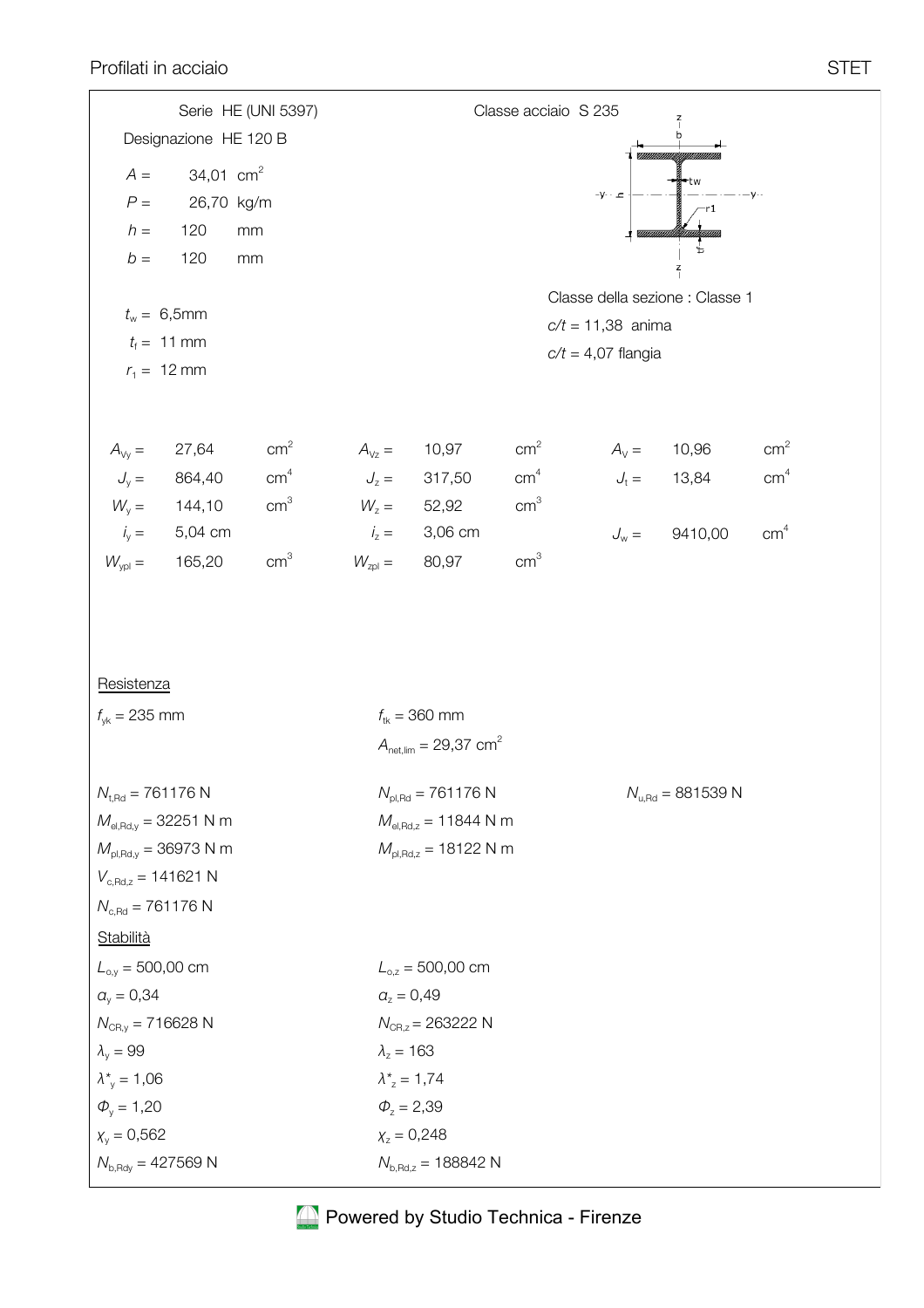|                                          | Serie HE (UNI 5397)     |                 |                           | Classe acciaio S 235                      |                 |                                        |               |                 |  |  |  |
|------------------------------------------|-------------------------|-----------------|---------------------------|-------------------------------------------|-----------------|----------------------------------------|---------------|-----------------|--|--|--|
|                                          | Designazione HE 140 B   |                 |                           |                                           |                 |                                        |               |                 |  |  |  |
| $A =$                                    | 42,96 $cm2$             |                 |                           |                                           |                 |                                        |               |                 |  |  |  |
| $P =$                                    | 33,70 kg/m              |                 |                           |                                           |                 | = <i>γ</i> - ∙ γ−                      |               |                 |  |  |  |
| $h =$                                    | 140                     | mm              |                           |                                           |                 |                                        |               |                 |  |  |  |
| $b =$                                    | 140                     | mm              |                           |                                           |                 |                                        | $\frac{z}{1}$ |                 |  |  |  |
|                                          |                         |                 |                           |                                           |                 | Classe della sezione : Classe 1        |               |                 |  |  |  |
| $t_w = 7$ mm                             |                         |                 |                           |                                           |                 | $c/t = 13,14$ anima                    |               |                 |  |  |  |
| $t_{\rm f} = 12 \, \rm mm$               |                         |                 |                           |                                           |                 | $c/t = 4,54$ flangia                   |               |                 |  |  |  |
| $r_1 = 12 \text{ mm}$                    |                         |                 |                           |                                           |                 |                                        |               |                 |  |  |  |
|                                          |                         |                 |                           |                                           |                 |                                        |               |                 |  |  |  |
| $A_{\vee y} =$                           | 34,84                   | cm <sup>2</sup> | $A_{Vz} =$                | 13,08                                     | cm <sup>2</sup> |                                        | $A_v = 13,08$ | cm <sup>2</sup> |  |  |  |
| $J_{y} =$                                | 1509,00                 | cm <sup>4</sup> |                           | $J_z = 549,70$                            | cm <sup>4</sup> |                                        | $J_t = 20,06$ | cm <sup>4</sup> |  |  |  |
| $W_{y} =$                                | 215,60                  | cm <sup>3</sup> | $W_z = 78,52$             |                                           | cm <sup>3</sup> |                                        |               |                 |  |  |  |
|                                          | $i_y = 5,93 \text{ cm}$ |                 |                           | $i_7 = 3,58$ cm                           |                 | $J_{\rm w} =$                          | 22480,00      | cm <sup>4</sup> |  |  |  |
| $W_{ypl} =$                              | 245,40                  | cm <sup>3</sup> | $W_{\text{zpl}} =$        | 119,80                                    | cm <sup>3</sup> |                                        |               |                 |  |  |  |
|                                          |                         |                 |                           |                                           |                 |                                        |               |                 |  |  |  |
|                                          |                         |                 |                           |                                           |                 |                                        |               |                 |  |  |  |
|                                          |                         |                 |                           |                                           |                 |                                        |               |                 |  |  |  |
| Resistenza                               |                         |                 |                           |                                           |                 |                                        |               |                 |  |  |  |
| $f_{\gamma k} = 235$ mm                  |                         |                 |                           | $f_{tk} = 360$ mm                         |                 |                                        |               |                 |  |  |  |
|                                          |                         |                 |                           | $A_{\text{net,lim}} = 37,09 \text{ cm}^2$ |                 |                                        |               |                 |  |  |  |
| $N_{t, Rd} = 961486 N$                   |                         |                 |                           | $N_{\text{pl,Rd}} = 961486 \text{ N}$     |                 | $N_{u, \text{Rd}} = 1113523 \text{ N}$ |               |                 |  |  |  |
| $M_{el, Rd, y} = 48253 N m$              |                         |                 |                           | $M_{el, Rd, z} = 17574 N m$               |                 |                                        |               |                 |  |  |  |
| $M_{\text{pl,Rd,y}} = 54923 \text{ N m}$ |                         |                 |                           | $M_{\text{pl,Rd,z}} = 26812 \text{ N m}$  |                 |                                        |               |                 |  |  |  |
| $V_{c, Rd, z} = 169015 N$                |                         |                 |                           |                                           |                 |                                        |               |                 |  |  |  |
| $N_{c, Rd} = 961486 N$                   |                         |                 |                           |                                           |                 |                                        |               |                 |  |  |  |
| <b>Stabilità</b>                         |                         |                 |                           |                                           |                 |                                        |               |                 |  |  |  |
| $L_{o,y} = 500,00$ cm                    |                         |                 |                           | $L_{o,z} = 500,00$ cm                     |                 |                                        |               |                 |  |  |  |
| $a_v = 0,34$                             |                         |                 | $\alpha_{z} = 0,49$       |                                           |                 |                                        |               |                 |  |  |  |
| $N_{\text{CR,y}} = 1251032 \text{ N}$    |                         |                 |                           | $N_{\text{CR},z} = 455727 \text{ N}$      |                 |                                        |               |                 |  |  |  |
| $\lambda_{v} = 84$                       |                         |                 |                           | $\lambda_z = 140$                         |                 |                                        |               |                 |  |  |  |
| $\lambda^*_{v} = 0,90$                   |                         |                 |                           | $\lambda_{z}^{*} = 1,49$                  |                 |                                        |               |                 |  |  |  |
| $\Phi_{v} = 1,02$                        |                         |                 | $\Phi_z = 1,92$           |                                           |                 |                                        |               |                 |  |  |  |
| $X_v = 0,663$                            | $X_z = 0,319$           |                 |                           |                                           |                 |                                        |               |                 |  |  |  |
| $N_{b, Rdy} = 637064$ N                  |                         |                 | $N_{b, Rd, z} = 306452$ N |                                           |                 |                                        |               |                 |  |  |  |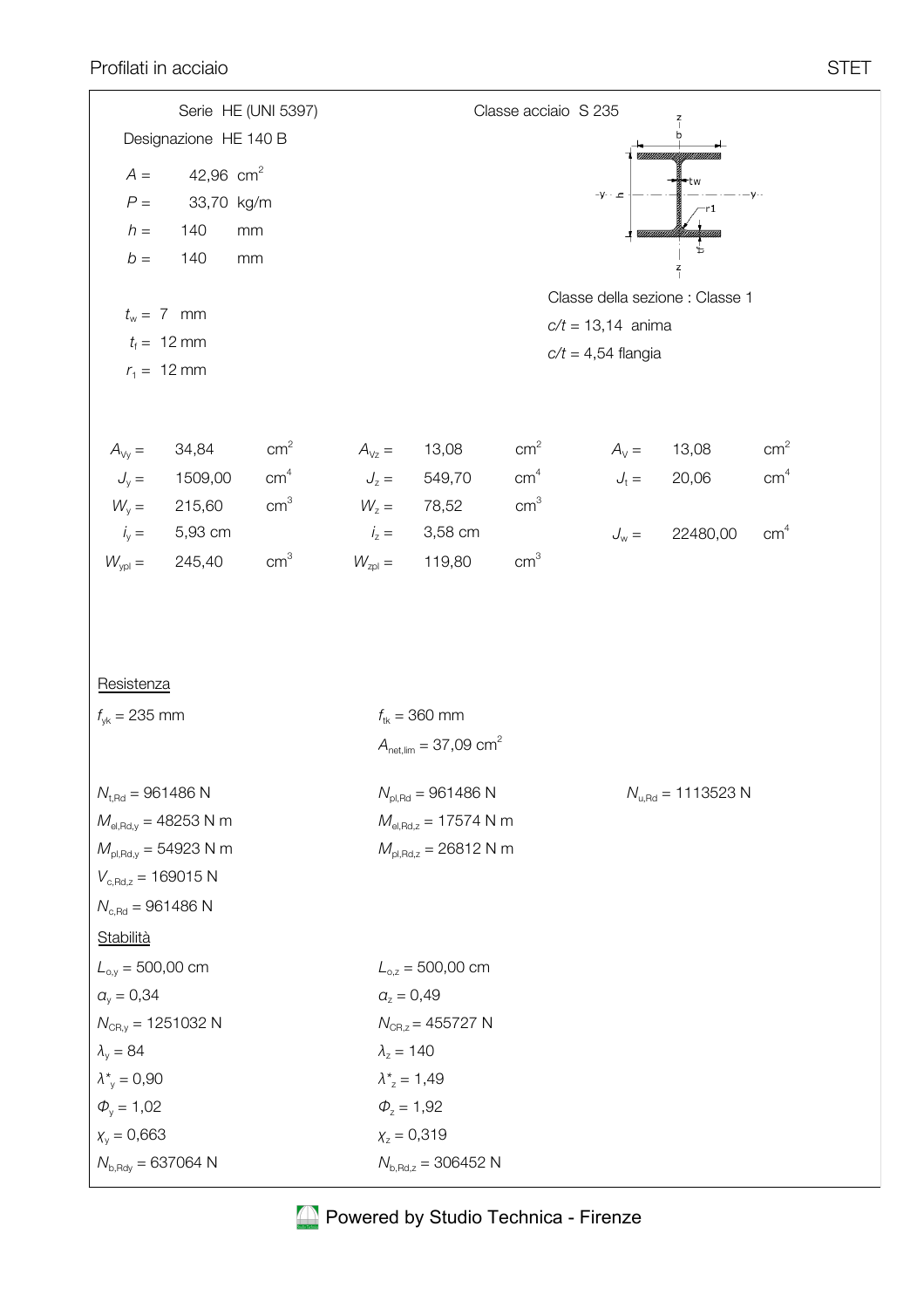Serie HE (UNI 5397)

|                                        | Serie HE (UNI 5397)                      |                 |                    |                                             | Classe acciaio S 235 |                |                         |                 |  |  |  |  |
|----------------------------------------|------------------------------------------|-----------------|--------------------|---------------------------------------------|----------------------|----------------|-------------------------|-----------------|--|--|--|--|
|                                        | Designazione HE 240 B                    |                 |                    |                                             |                      |                |                         |                 |  |  |  |  |
| $A =$                                  | 106,00 $cm2$                             |                 |                    |                                             |                      |                | ⊦tw                     |                 |  |  |  |  |
| $P =$                                  | 83,20 kg/m                               |                 |                    |                                             |                      | =γ- ۰ <u>⊂</u> | ·r1                     |                 |  |  |  |  |
| $h =$                                  | 240<br>mm                                |                 |                    |                                             |                      |                |                         |                 |  |  |  |  |
| $b =$                                  | 240<br>mm                                |                 |                    |                                             |                      |                | $\frac{z}{1}$           |                 |  |  |  |  |
|                                        |                                          |                 |                    |                                             |                      |                |                         |                 |  |  |  |  |
|                                        | $t_w = 10$ mm                            |                 |                    | Classe della sezione : Classe 1             |                      |                |                         |                 |  |  |  |  |
|                                        | $t_{\rm f} = 17 \text{ mm}$              |                 |                    | $c/t = 16,40$ anima<br>$c/t = 5,53$ flangia |                      |                |                         |                 |  |  |  |  |
|                                        | $r_1 = 21$ mm                            |                 |                    |                                             |                      |                |                         |                 |  |  |  |  |
| $A_{\vee y} =$                         | 85,40                                    | cm <sup>2</sup> | $A_{Vz} =$         | 33,24                                       | cm <sup>2</sup>      | $A_V =$        | 33,23                   | cm <sup>2</sup> |  |  |  |  |
| $J_{y} =$                              | 11260,00                                 | cm <sup>4</sup> | $J_z =$            | 3923,00                                     | cm <sup>4</sup>      |                | $J_t = 102,70$          | cm <sup>4</sup> |  |  |  |  |
| $W_{y} =$                              | 938,30                                   | cm <sup>3</sup> | $W_z =$            | 326,90                                      | $\text{cm}^3$        |                |                         |                 |  |  |  |  |
| $i_y =$                                | 10,31                                    | cm              | $i_z =$            | 6,08 cm                                     |                      | $J_{\rm w} =$  | 486900,00               | cm <sup>4</sup> |  |  |  |  |
| $W_{\text{ypl}} =$                     | 1053,00                                  | cm <sup>3</sup> | $W_{\text{zpl}} =$ | 498,40                                      | cm <sup>3</sup>      |                |                         |                 |  |  |  |  |
| Resistenza<br>$f_{\gamma k} = 235$ mm  |                                          |                 |                    | $f_{tk} = 360$ mm                           |                      |                |                         |                 |  |  |  |  |
|                                        |                                          |                 |                    | $A_{\text{net,lim}} = 91,53 \text{ cm}^2$   |                      |                |                         |                 |  |  |  |  |
| $N_{t, \text{Rd}} = 2372381 \text{ N}$ |                                          |                 |                    | $N_{\text{pl,Rd}} = 2372381 \text{ N}$      |                      |                | $N_{u, Rd} = 2747520$ N |                 |  |  |  |  |
|                                        | $M_{el, Rd, y} = 210000$ N m             |                 |                    | $M_{el, Rd, z} = 73163$ N m                 |                      |                |                         |                 |  |  |  |  |
| $V_{c, Rd, z} = 429386$ N              | $M_{\rm pl, Rd, y} = 235671 \text{ N m}$ |                 |                    | $M_{\text{pl,Rd,z}} = 111547 \text{ N m}$   |                      |                |                         |                 |  |  |  |  |
| $N_{c, Rd} = 2372381$ N                |                                          |                 |                    |                                             |                      |                |                         |                 |  |  |  |  |
| <b>Stabilità</b>                       |                                          |                 |                    |                                             |                      |                |                         |                 |  |  |  |  |
| $L_{o,y} = 500,00$ cm                  |                                          |                 |                    | $L_{o,z} = 500,00$ cm                       |                      |                |                         |                 |  |  |  |  |
| $a_v = 0,34$                           |                                          |                 |                    | $a_z = 0,49$                                |                      |                |                         |                 |  |  |  |  |
| $N_{\text{CR,y}} = 9335067 \text{ N}$  |                                          |                 |                    | $N_{CR,z}$ = 3252350 N                      |                      |                |                         |                 |  |  |  |  |
| $\lambda_{v} = 48$                     |                                          |                 | $\lambda_z = 82$   |                                             |                      |                |                         |                 |  |  |  |  |
| $\lambda^*_{v} = 0.52$                 |                                          |                 |                    | $\lambda^*$ = 0,88                          |                      |                |                         |                 |  |  |  |  |
| $\Phi_{v} = 0,69$                      |                                          |                 |                    | $\Phi_z = 1,05$                             |                      |                |                         |                 |  |  |  |  |
| $X_v = 0,877$                          |                                          |                 |                    | $X_z = 0,615$                               |                      |                |                         |                 |  |  |  |  |
| $N_{\rm b, Rdy} = 2080291$ N           |                                          |                 |                    | $N_{\rm b, Rd, z} = 1458660$ N              |                      |                |                         |                 |  |  |  |  |

Classe acciaio S 235